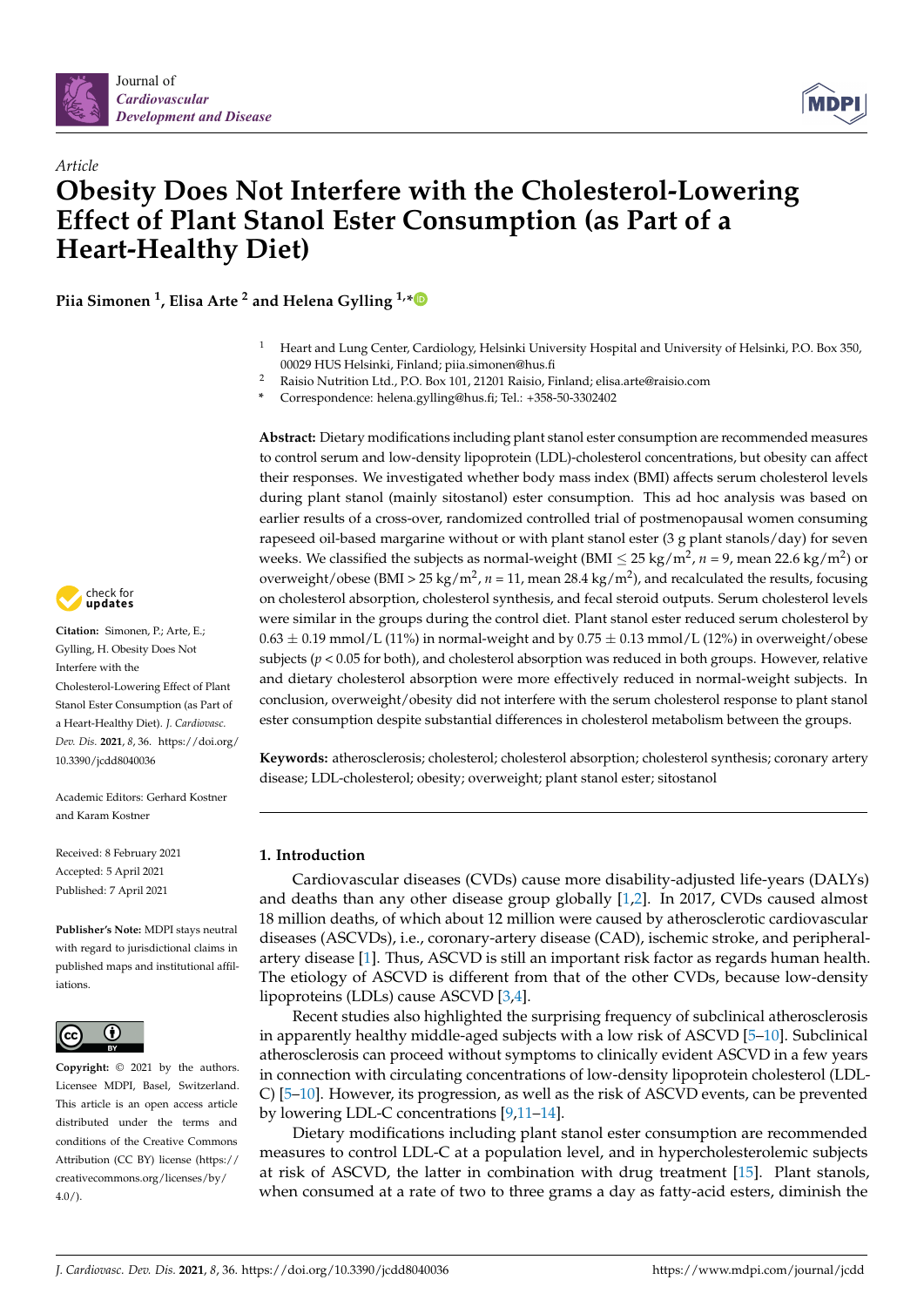absorption of cholesterol by about 41–44% [\[16\]](#page-9-2) and lower LDL-C concentrations on average by 0.33–0.42 mmol/L (9–12%) [\[17\]](#page-9-3). The cholesterol-lowering mechanism of plant stanols and plant sterols differs from those of other cholesterol-lowering dietary components by providing additive cholesterol lowering when combined with other dietary components. For example, plant stanol esters used as part of a heart-healthy diet can lower LDL-C concentrations on average by 1.45 mmol/L (35%) compared with the habitual diet [\[18\]](#page-9-4). Plant stanols reduce the absorption of both cholesterol and plant sterols and can thus preferentially be used in subjects with the gene variants in ABCG5/G8 transporters that induce both elevated cholesterol and plant sterol absorption, leading to doubling of the risk of CAD [\[19\]](#page-9-5). The overall incidence of these gene variants is relatively high, about 30% at a population level, so the dietary use of plant stanols provides a safe way of mitigating the implied risk.

Obesity can affect the serum cholesterol and LDL-C responses in dietary interventions [\[20\]](#page-9-6). Thus, the substitution of unsaturated for saturated fatty acid intake reduced serum cholesterol, LDL-C, and apoprotein B (apo B) concentrations more effectively in normal-weight than in obese subjects [\[21\]](#page-9-7). The question arises of whether or not plant stanol esters lower serum cholesterol concentrations less in obese than in normal-weight subjects, since obesity markedly modifies cholesterol and LDL-apo B metabolism [\[22](#page-9-8)[–26\]](#page-9-9).

This study is an ad hoc analysis of an original randomized, controlled cross-over trial, in which the effects of plant stanol ester consumption were evaluated in connection with serum lipids, lipoproteins, and cholesterol and lipoprotein metabolism in postmenopausal women with CAD  $[16]$ . For the present study, the original study population was classified into normal-weight and overweight/obese subjects, and the results concerning serum cholesterol and variables of cholesterol metabolism during control and intervention periods were calculated in connection with the two groups. The primary outcome measures were the obesity-related differences in serum cholesterol and in variables of cholesterol metabolism at the end of control and plant stanol ester diet periods. The secondary outcome measures were the relative changes brought about by use of plant stanol ester consumption as compared to those of the placebo period in the respective variables in both groups.

# **2. Materials and Methods**

## *2.1. Study Population*

The original study involved 22 successive postmenopausal women with angiographically verified CAD treated at Helsinki University Central Hospital in 1994 [\[16\]](#page-9-2). The subjects were studied in a steady state at least three months after myocardial infarction or a coronary-artery procedure. The subjects had no liver, thyroid, or renal problems, or diabetes mellitus, and no lipid-lowering treatment or estrogen-replacement therapy. In 1994, drug-based lipid-lowering therapy was not a routine regimen for CAD patients in Finland. The mean age of the subjects was 51 years (range 48–56 years), their mean weight 68 kg (range 53–86 kg), and mean body mass index (BMI) 26 kg/m $^2$  (range 21–33 kg/m $^2$ .

The present study population consisted of 20 subjects, because the original data for two subjects were not available for recalculation. The subjects were classified into normal-weight (BMI  $\leq$  25 kg/m<sup>2</sup>) and overweight/obese (BMI > 25 kg/m<sup>2</sup>) groups.

## *2.2. Study Procedure*

A detailed description of this randomized, placebo-controlled, double blind cross-over trial is available in Ref. [\[16\]](#page-9-2). A condensed scheme of the present study comparing the end results between the active and control periods in the two BMI groups is presented in Figure [1.](#page-2-0)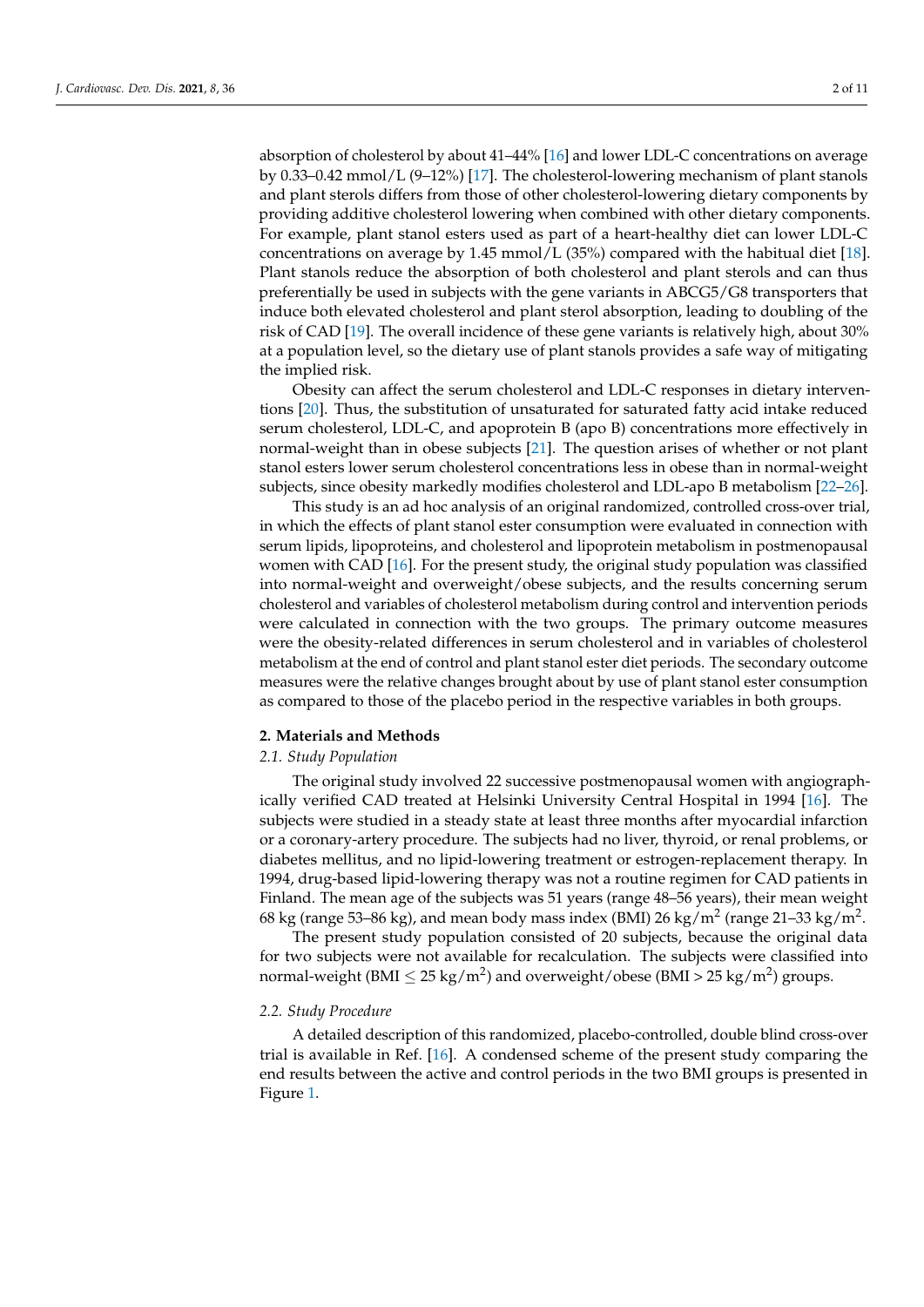<span id="page-2-0"></span>

1, 2 = Blood samples, food diaries, and metabolic studies

**Figure 1.** The study procedure. Each period lasted for 7 weeks. **Figure 1.** The study procedure. Each period lasted for 7 weeks.

In brief, after a run-in period on their regular home diets, the subjects replaced in a In brief, after a run-in period on their regular home diets, the subjects replaced in a randomized order 21 g of their daily total fat intake with a rapeseed oil-based margarine randomized order 21 g of their daily total fat intake with a rapeseed oil-based margarine without (control diet) or with plant stanol ester (3 g plant stanols/day)(plant stanol ester diet) for seven weeks, followed by switching of the margarines for another 7-week period diet) for seven weeks, followed by switching of the margarines for another 7-week period without a wash-out period. Since an earlier plant stanol ester intervention has demonstrated<br>without a wash-out period. Since an earlier plant stanol ester intervention has demonstrated that a steady state is achieved within 1–2 weeks without any carry-over effect [\[27\]](#page-9-10), a washout period was considered unnecessary in this  $7 + 7$ - week intervention. The plant stanols were mainly comprised of sitostanol, the most frequent plant stanols in food. The subjects were mainly comprised of sitostanol, the most frequent plant stanols in food. The subjects were advised to use margarine daily in three divided doses during each of the three materials. major meals.

najor meals.<br>Blood samples were drawn after a 12-h fast at the end of the 7-week diet periods Blood samples were drawn after a 12-h fast at the end of the 7-week diet periods (Figure [1\)](#page-2-0). At the same time the metabolic studies were performed with a focus on (Figure 1). At the same time the metabolic studies were performed with a focus on choles-cholesterol absorption [\[28\]](#page-9-11), whole-body cholesterol synthesis, and fecal-steroid outputs. Entertation absorption [28], whole-body cholesterol synthesis, and recal-steroid outputs. For this purpose, the subjects were given capsules to take three times a day for the last seven days of the periods, each capsule containing <sup>14</sup>C-cholesterol, <sup>3</sup>H-sitosterol, and of the periods, each capsule containing 14C-cholesterol, 3H-sitosterol, and Cr2O3. During Cr2O3. During these periods, each subject also kept a 7-day food diary. Three-day fecal  $\frac{1}{2}$  collections were carried out at the end of the 7-day treatment periods.

All subjects gave written informed consent. The study was performed according to the principles of the Declaration of Helsinki. The Ethics Committee of the Second Department of Medicine, University of Helsinki approved the study protocol both to the basic and follow-up study.  $\mathbf{r}$  study.

### *2.3. Methods*

Quantitation of serum concentrations of cholesterol, lathosterol, and sitosterol was performed using gas-liquid chromatography (GLC) with a 50-m capillary column (Ultra 2, Agilent Technologies, Wilmington, DE, USA) and flame ionization detection with 5αcholestane as internal standard [29]. The samples from different times per subject were analyzed in the same GLC run. Serum concentrations of lathosterol and sitosterol were adjusted to those of cholesterol in the same GLC run and expressed as ratios to cholesterol  $(10^2 \mu$ mol/mmol cholesterol) to enable comparison between subjects with different LDL levels. Serum lathosterol and sitosterol ratios to cholesterol are validated biomarkers of cholesterol synthesis and cholesterol absorption efficiency [\[30–](#page-9-13)[33\]](#page-9-14). Cholesterol synthesis was analyzed by using the sterol-balance technique. Fecal neutral sterols, bile acids, and plant stanols were analyzed by GLC [\[34\]](#page-9-15). Fecal neutral sterols denote excretion of cholesterol and cholesterol-derived compounds to the feces, and fecal bile acids depict their de novo synthesis. Dietary intakes of cholesterol and fatty acids were analyzed by way of a computerized method, using data from the 7-day food diaries [\[35\]](#page-9-16).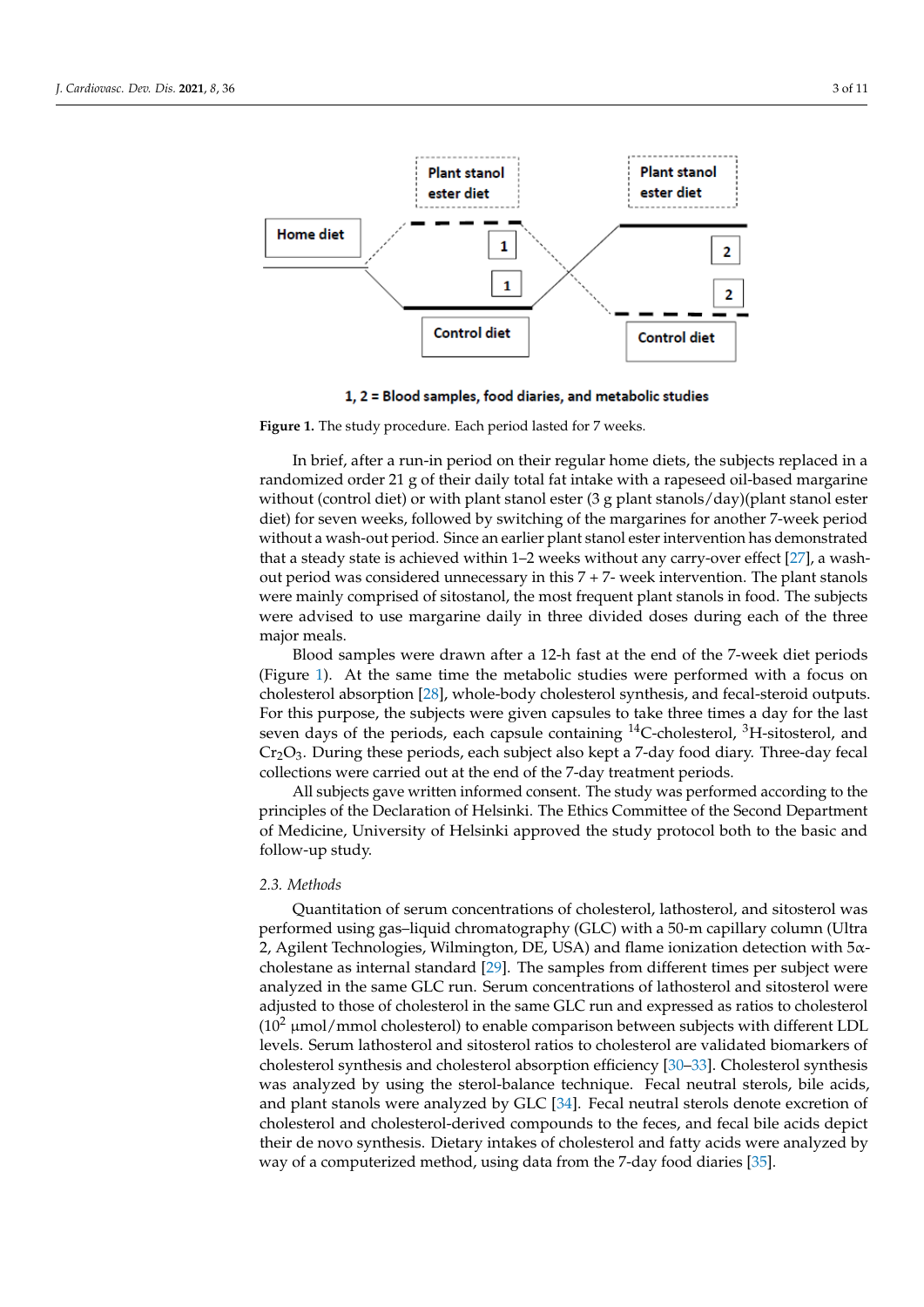#### *2.4. Calculations*

Cholesterol synthesis = (fecal elimination of cholesterol as neutral sterols plus bile acids) − dietary cholesterol intake.

Total intestinal cholesterol pool = fecal neutral sterols/(100 − cholesterol absorption efficiency).

Dietary intestinal cholesterol pool = dietary cholesterol intake.

Biliary intestinal cholesterol pool = total intestinal cholesterol pool − dietary cholesterol intake.

Total cholesterol absorbed = cholesterol absorption efficiency  $\times$  total intestinal cholesterol pool/100.

Dietary cholesterol absorbed = cholesterol absorption efficiency  $\times$  dietary cholesterol intake.

Biliary cholesterol absorbed = Total cholesterol absorbed − Dietary cholesterol absorbed.

# *2.5. Statistics*

Statistical analyses were performed by using SPSS for Windows 22.0 (SPSS, Chicago, IL, USA). Sample-size calculation was based on significance levels ( $a = 0.05$  and  $b = 0.20$ ) and essential information obtained from the previous study [\[16\]](#page-9-2). Using these estimates, the size of the required population was 21, suggesting that the size of the present study population was appropriate. Normality and homogeneity of variance assumptions were checked before further analyses, and variables not normally distributed were transformed logarithmically. Continuous variables were tested by using Student's *t*-test. Variables not normally distributed even after logarithmic transformation, or nonhomogeneous in variance, were tested by using Mann–Whitney U-tests. A two-sided *p*-value of <0.05 was considered statistically significant. The results are expressed as means  $\pm$  SEs.

#### **3. Results**

## *3.1. Serum Sterols and Variables of Cholesterol Metabolism during the Control Diet*

Of the twenty subjects, nine belonged to the normal-weight (BMI  $\leq$  25 kg/m<sup>2</sup>) and 11 to the overweight/obese (BMI > 25 kg/m<sup>2</sup>) group (Table [1\)](#page-3-0). The age of the subjects did not differ between the groups. The dietary intakes of cholesterol and total fatty acids were similar in the two groups. Fecal plant stanol concentrations, robustly depicting their dietary intake because of their low absorption of <0.2% [\[36\]](#page-9-17), were also similar in the two groups.

<span id="page-3-0"></span>

|                                                                                       | <b>Table 1.</b> Characteristics of the study population divided into normal-weight (BMI $\leq$ 25 kg/m <sup>2</sup> ) and overweight/obese |
|---------------------------------------------------------------------------------------|--------------------------------------------------------------------------------------------------------------------------------------------|
| $(BMI > 25 \text{ kg/m}^2)$ subjects during the control and plant stanol ester diets. |                                                                                                                                            |

| <b>Variables</b>                 | Normal-Weight Subjects, $n = 9$ |                                | Overweight/Obese Subjects, $n = 11$ |                                |
|----------------------------------|---------------------------------|--------------------------------|-------------------------------------|--------------------------------|
|                                  | <b>Control Diet</b>             | <b>Plant-Stanol-ester Diet</b> | <b>Control Diet</b>                 | <b>Plant-Stanol-ester Diet</b> |
| Age, years                       | $53 \pm 0.7$                    |                                | $52 \pm 0.8$                        |                                |
| Weight, kg                       | $58 \pm 1$                      | $58 + 1$                       | $74 + 2*$                           | $74 + 2*$                      |
| BMI, $\text{kg/m}^2$             | $22.6 \pm 0.4$                  | $22.4 \pm 0.5$                 | $28.4 \pm 0.7*$                     | $28.4 \pm 0.7*$                |
| Dietary cholesterol, mg/day      | $231 \pm 26$                    | $220 \pm 34$                   | $185 + 20$                          | $200 + 24$                     |
| Dietary total fatty acids, g/day | $73 + 54$                       | $70 + 6$                       | $60 \pm 4$                          | $57 \pm 4$                     |
| Fecal plant stanols, mg/day      | $28 + 13$                       | $2629 + 296$ <sup>+</sup>      | $39 + 21$                           | $2596 \pm 239$ <sup>+</sup>    |

Mean  $\pm$  SE. BMI = body mass index. \* *p* < 0.05 vs. normal-weight subjects, <sup>+</sup> *p* < 0.05 vs. the control diet.

Serum cholesterol concentrations were mildly to moderately elevated and similar in the groups (Table [2\)](#page-4-0). Serum triglyceride levels were within the normal range in both groups  $(0.9 \pm 0.2 \text{ mmol/L, BMI} \leq 25 \text{ kg/m}^2$  and  $1.5 \pm 0.3 \text{ mmol/L, BMI} > 25 \text{ kg/m}^2$ ). Measures of cholesterol absorption efficiency, serum sitosterol, and dietary cholesterol absorbed were lower in the overweight/obese subjects compared with the normal-weight subjects. The amounts of biliary and total cholesterol absorbed were not affected by BMI.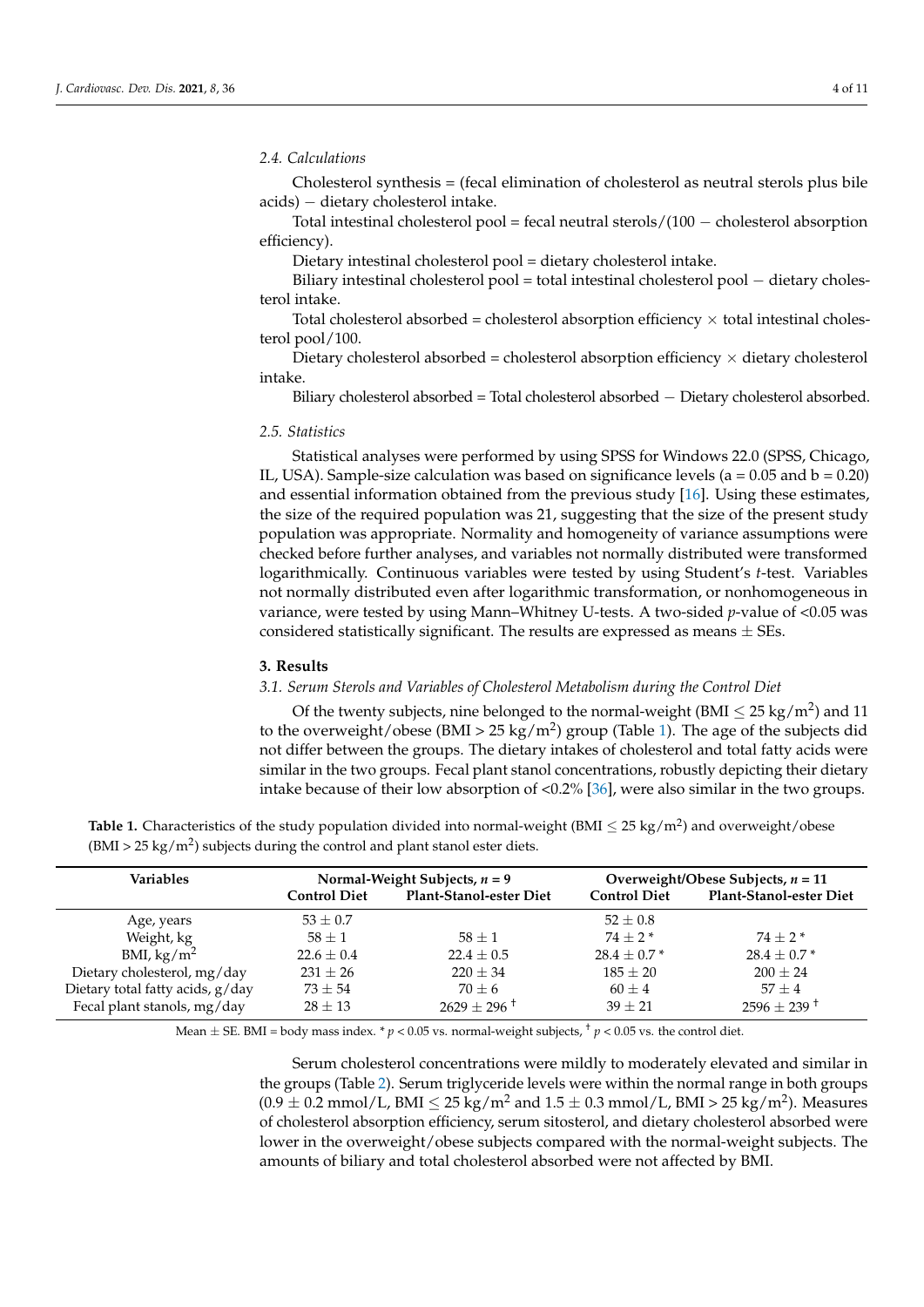| Variables                               | <b>Control Diet</b>                              | Plant-Stanol-Ester Diet |
|-----------------------------------------|--------------------------------------------------|-------------------------|
|                                         | Serum cholesterol, mmol/L                        |                         |
| BMI $\leq$ 25 kg/m <sup>2</sup> , n = 9 | $5.82 \pm 0.30$                                  | $5.19 \pm 0.38$ *       |
| BMI > 25 kg/m <sup>2</sup> , $n = 11$   | $6.00 \pm 0.28$                                  | $5.24 \pm 0.22$ *       |
| $p$ -value <sup>1</sup>                 | 0.849                                            | 0.518                   |
|                                         | Serum lathosterol <sup>2</sup>                   |                         |
| BMI $\leq$ 25 kg/m <sup>2</sup> , n = 9 | $139 \pm 14$                                     | $165 \pm 19$            |
| BMI > 25 kg/m <sup>2</sup> , $n = 11$   | $189 \pm 14$                                     | $206 \pm 20$            |
| $p$ -value <sup>1</sup>                 | 0.037                                            | 0.138                   |
|                                         | Serum sitosterol <sup>2</sup>                    |                         |
| BMI $\leq$ 25 kg/m <sup>2</sup> , n = 9 | $185 \pm 19$                                     | $137 \pm 16$ *          |
| BMI > 25 kg/m <sup>2</sup> , $n = 11$   | $116 \pm 12$                                     | $89 \pm 9*$             |
| $p$ -value <sup>1</sup>                 | 0.017                                            | 0.030                   |
|                                         | Cholesterol absorption efficiency, %             |                         |
| BMI $\leq$ 25 kg/m <sup>2</sup> , n = 9 | $49 \pm 3$                                       | $24\pm3$ *              |
| BMI > 25 kg/m <sup>2</sup> , $n = 11$   | $37 \pm 2$                                       | $22 \pm 1*$             |
| $p$ -value <sup>1</sup>                 | 0.007                                            | 0.543                   |
|                                         | Total cholesterol absorbed <sup>3</sup>          |                         |
| BMI $\leq$ 25 kg/m <sup>2</sup> , n = 9 | $479 \pm 46$                                     | $246 \pm 35$ *          |
| BMI > 25 kg/m <sup>2</sup> , $n = 11$   | $483 \pm 53$                                     | $295\pm15$ *            |
| $p$ -value <sup>1</sup>                 | 0.569                                            | 0.382                   |
|                                         | Dietary cholesterol absorbed 3                   |                         |
| BMI $\leq$ 25 kg/m <sup>2</sup> , n = 9 | $113\pm13$                                       | $58\pm14$ *             |
| BMI > 25 kg/m <sup>2</sup> , $n = 11$   | $67 \pm 7$                                       | $43 \pm 5*$             |
| $p$ -value <sup>1</sup>                 | 0.007                                            | 0.790                   |
|                                         | Biliary cholesterol absorbed <sup>3</sup>        |                         |
| BMI $\leq$ 25 kg/m <sup>2</sup> , n = 9 | $365 \pm 39$                                     | $188 \pm 24$ *          |
| BMI > 25 kg/m <sup>2</sup> , $n = 11$   | $416 \pm 52$                                     | $252 \pm 15$ *          |
| $p$ -value <sup>1</sup>                 | 0.425                                            | 0.074                   |
|                                         | Total intestinal cholesterol pool <sup>3</sup>   |                         |
| BMI $\leq$ 25 kg/m <sup>2</sup> , n = 9 | $966 \pm 65$                                     | $986 \pm 60$            |
| BMI > 25 kg/m <sup>2</sup> , $n = 11$   | $1322 \pm 143$                                   | $1333 \pm 62$           |
| $p$ -value <sup>1</sup>                 | 0.044                                            | 0.003                   |
|                                         | Dietary intestinal cholesterol pool <sup>3</sup> |                         |
| BMI $\leq$ 25 kg/m <sup>2</sup> , n = 9 | $230 \pm 26$                                     | $220 \pm 34$            |
| $BMI > 25 \text{ kg/m}^2$ , $n = 11$    | $185\pm20$                                       | $200 \pm 24$            |
| $p$ -value <sup>1</sup>                 | 0.184                                            | 0.732                   |
|                                         | Biliary intestinal cholesterol pool <sup>3</sup> |                         |
| BMI $\leq$ 25 kg/m <sup>2</sup> , n = 9 | $735\pm51$                                       | $766\pm48$              |
| BMI > 25 kg/m <sup>2</sup> , $n = 11$   | $1137 \pm 141$                                   | $1133 \pm 59$           |
| $p$ -value <sup>1</sup>                 | 0.004                                            | 0.001                   |
|                                         | Fecal bile acids <sup>3</sup>                    |                         |
| BMI $\leq$ 25 kg/m <sup>2</sup> , n = 9 | $316 \pm 37$                                     | $324 \pm 36$            |
| BMI > 25 kg/m <sup>2</sup> , $n = 11$   | $349 \pm 30$                                     | $305\pm28$              |
| $p$ -value <sup>1</sup>                 | 0.425                                            | 0.518                   |
|                                         | Fecal neutral sterols <sup>3</sup>               |                         |
| BMI $\leq$ 25 kg/m <sup>2</sup> , n = 9 | $487 \pm 40$                                     | $740 \pm 44$ *          |
| BMI > 25 kg/m <sup>2</sup> , $n = 11$   | $839 \pm 99$                                     | $1038 \pm 56$           |
| $p$ -value <sup>1</sup>                 | 0.002                                            | 0.002                   |
|                                         | Cholesterol synthesis <sup>3</sup>               |                         |
| BMI $\leq$ 25 kg/m <sup>2</sup> , n = 9 | $572\pm54$                                       | $844 \pm 63$ *          |
| BMI > 25 kg/m <sup>2</sup> , $n = 11$   | $1003 \pm 111$                                   | $1143 \pm 58$           |
| $p$ -value <sup>1</sup>                 | 0.001                                            | 0.006                   |

<span id="page-4-0"></span>**Table 2.** Serum sterol concentrations and variables of cholesterol metabolism in the study population divided into normal-weight (BMI  $\leq$  25 kg/m<sup>2</sup>) and overweight/obese (BMI > 25 kg/m<sup>2</sup>) subjects at the end of the control and plant stanol ester diets.

Mean  $\pm$  SE. BMI = body mass index. Fecal neutral sterols = excretion of cholesterol and cholesterol-derived compounds to feces. <sup>1</sup> Mann–Whitney U-test between the BMI groups,  $2\ 10^2$  µmol/mmol cholesterol,  $3\ mg$ /day. \* *p* < 0.05 vs. the control diet, paired *t*-test.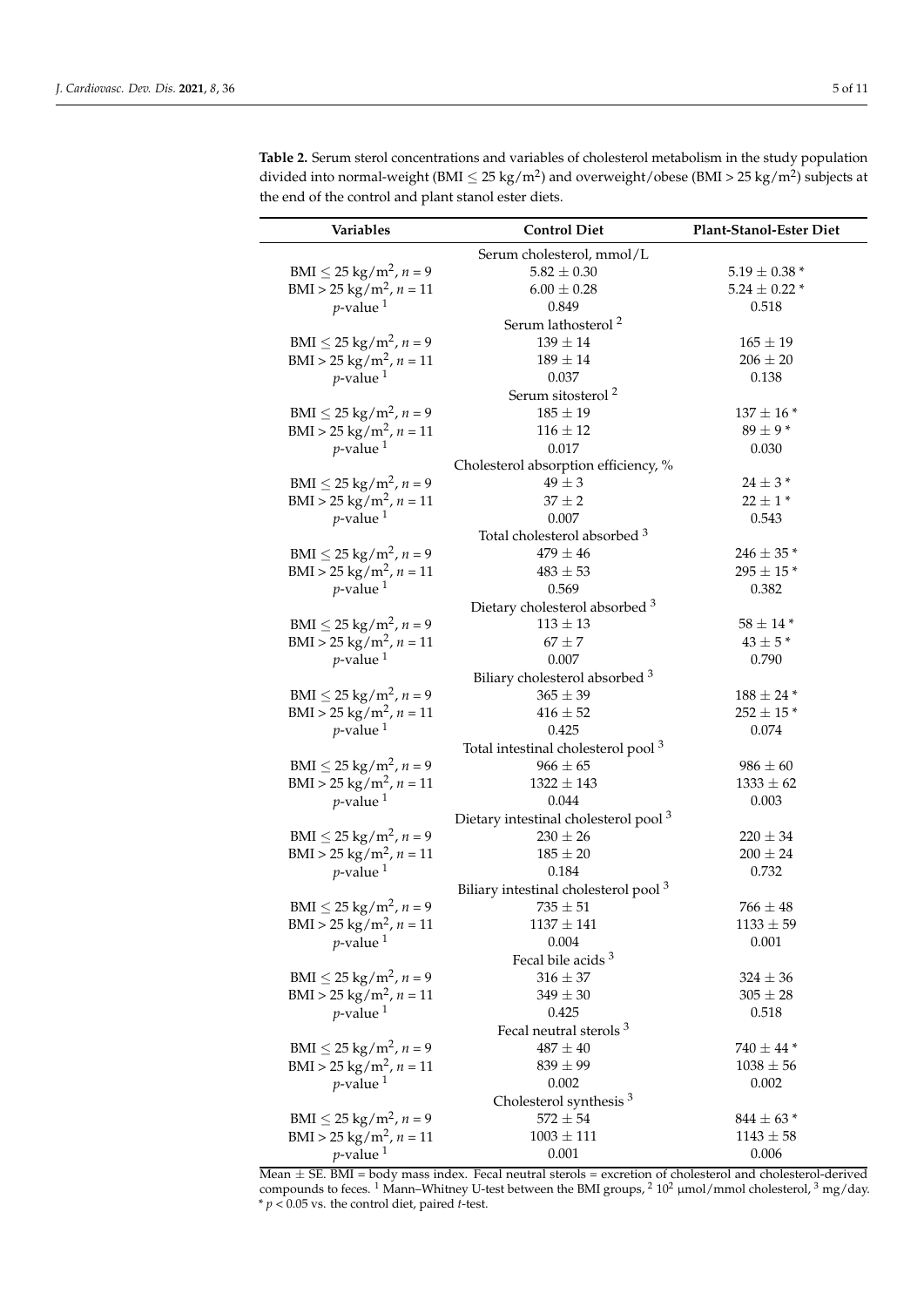Measures of cholesterol synthesis, serum lathosterol, fecal neutral sterols denoting the excretion of cholesterol and cholesterol-derived compounds to the feces, and biliary and total intestinal cholesterol pools were higher in the overweight/obese subjects than in the normal-weight subjects (Table [2\)](#page-4-0). The dietary cholesterol pool and fecal bile-acid concentrations were identical in the two groups.

# *3.2. Plant Stanol Ester Consumption, Serum Sterols, and Variables of Cholesterol Metabolism*

Plant stanol ester margarine was well tolerated and no side effects were reported. Dietary intakes of cholesterol and total fatty acids were similar in the normal-weight and overweight/obese subjects, as they were in the control period (Table [1\)](#page-3-0). Fecal plant stanol concentrations increased from the control diet values to about 2600 mg/day during the plant stanol ester diet (Table [1\)](#page-3-0). The amounts of fecal plant stanols ranged between 1729–3529 mg/day in the normal-weight subjects and 1836–3421 mg/day in the overweight/obese subjects.

Serum cholesterol levels were reduced similarly in both groups, by  $0.63 \pm 0.19$  mmol/L (11%) in the normal-weight subjects and by  $0.75 \pm 0.13$  mmol/L (12%) in the overweight/obese subjects ( $p < 0.05$  for both) (Table [2,](#page-4-0) Figure [2\)](#page-5-0). Serum triglyceride concentrations were unchanged from the control-diet values and similar in the two groups  $(1.0 \pm 0.2 \text{ mmol/L}, \text{BMI} \leq 25 \text{ kg/m}^2 \text{ and } 1.4 \pm 0.2 \text{ mmol/L}, \text{BMI} > 25 \text{ kg/m}^2).$ 

<span id="page-5-0"></span>

**Figure 2.** Relative changes (mean ± SE) caused by the plant stanol ester diet compared with the **Figure 2.** Relative changes (mean ± SE) caused by the plant stanol ester diet compared with the control diet in serum cholesterol concentrations and variables of cholesterol absorption in the study population divided into normal-weight (BMI  $\leq 25 \text{ kg/m}^2$ ) and overweight/obese (BMI > 25 kg/m<sup>2</sup>) subjects. \*  $p < 0.05$  between the plant stanol ester vs. the control diet,  $\Box$  +  $\Box$  p < 0.05 between the BMI groups.

Measures of cholesterol absorption efficiency, serum sitosterol, and dietary, biliary, and total cholesterol absorbed decreased after intake of dietary plant stanols in both groups (Table 2). However, relative cholesterol absorption efficiency and dietary cholesterol absorbed decreased more in the normal-weight than in the overweight/obese subjects (Table 2, Figure 2).

Measures of cholesterol synthesis and fecal neutral sterols increased only in the normalweight subjects, although they remained at lower levels than in the overweight/obese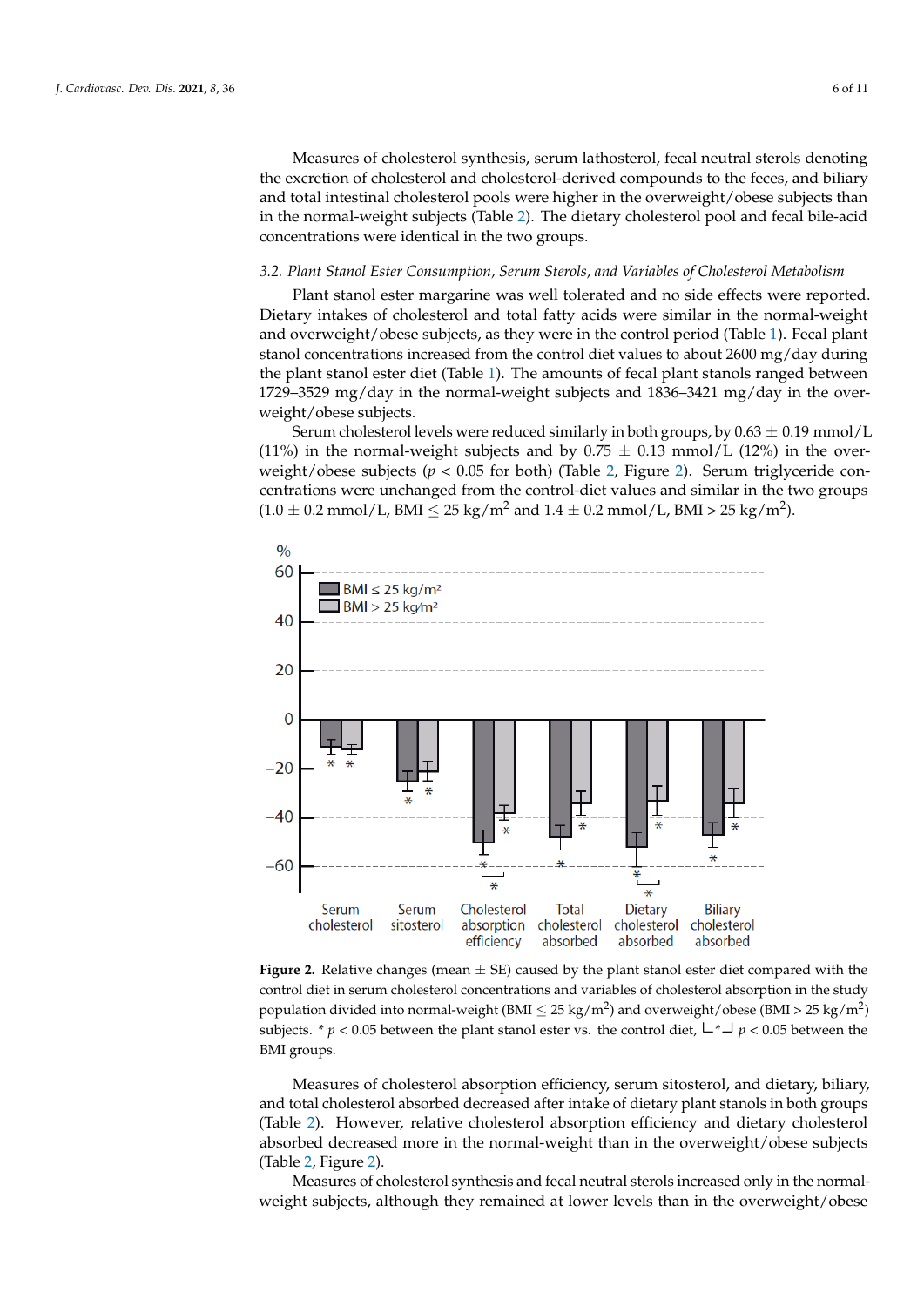subjects (Table [2\)](#page-4-0). Serum lathosterol concentrations showed only a tendency to reflect changes in cholesterol synthesis. Intestinal cholesterol pools remained practically unchanged in both groups. Hence the biliary and total intestinal cholesterol pools remained larger in the overweight/obese subjects than in the normal-weight subjects. Fecal bile acid levels were unchanged in both groups.

#### **4. Discussion**

This randomized, cross-over. and placebo-controlled intervention shows that an overweight/obese condition did not affect serum cholesterol lowering by means of plant stanol ester consumption. In addition, obesity-induced elevated cholesterol synthesis did not increase serum cholesterol concentrations.

Our novel findings demonstrated that consuming plant stanol esters by an intake of 2.6 g of plant stanols/day (Table [1;](#page-3-0) fecal plant stanols) significantly lowered serum cholesterol concentrations by 0.63 and 0.75 mmol/L (11% and 12%) in the normal-weight and overweight/obese subjects in spite of substantial differences in cholesterol metabolism between the groups. Relative and absolute cholesterol absorption diminished in both groups during the plant stanol ester diet compared with the control period. However, the relative cholesterol absorption efficiency and dietary cholesterol absorbed were more effectively reduced in the normal-weight than in the overweight/obese subjects. Cholesterol synthesis and excretion of cholesterol and cholesterol-derived compounds to the feces, denoted as fecal neutral sterols, increased significantly only in the normal-weight subjects. Nevertheless, cholesterol synthesis, fecal neutral sterols, and the total and biliary intestinal cholesterol pools remained larger during the plant stanol ester diet in the overweight/obese subjects than in the normal-weight subjects.

During the control diet, cholesterol metabolism differed in the normal-weight and overweight/obese subjects more or less as described in earlier studies [\[22](#page-9-8)[–26,](#page-9-9)[37\]](#page-9-18). The only differences in the present vs. earlier studies were the lower amount of dietary cholesterol absorbed in the overweight/obese than in the normal-weight subjects and the similar levels of fecal bile acids in the two groups. Instead, plant stanol-induced effects on serum cholesterol concentration and on variables of cholesterol metabolism in normal-weight subjects were similar as described earlier [\[16](#page-9-2)[,38–](#page-9-19)[41\]](#page-10-0). Thus, it can be concluded that this study population was adequate and also large enough for statistical analyses, in conformity with the power calculation and earlier studies. However, if the research methodology would be less demanding for both the participants and for the laboratory, a larger number of especially obese subjects would have been optimal.

Why is it then that plant stanol esters lowered serum cholesterol concentrations similarly in the two groups in spite of differences in cholesterol metabolism, and why is it that the elevated level of cholesterol synthesis in obese subjects did not result in higher blood cholesterol values? According to what we know of cholesterol homeostasis, low cholesterol absorption upregulates hepatic cholesterol synthesis. Upregulated cholesterol synthesis is in general associated with upregulated expression of LDL receptors. In fact, upregulated expression of LDL receptors leading to increased catabolism of LDL-apo B has been demonstrated in obese vs. normal-weight subjects [\[42\]](#page-10-1). In combination with changes in very-low-density lipoprotein (VLDL)-apo B metabolism, typical of obesity, increased LDL-apo B catabolism together with decreased LDL-apo B production in obesity result in similar serum cholesterol concentrations in obese and normal-weight subjects [\[42\]](#page-10-1). Since also plant stanol ester consumption increases LDL-apo B catabolism [\[43\]](#page-10-2), these findings appeared to explain the similar serum cholesterol concentrations in the two groups in this study during both dietary periods.

An interesting finding regarding cholesterol absorption was the surprisingly similar amounts of total absolute cholesterol absorbed daily in the normal-weight and overweight/obese subjects during both diet periods. Plant stanol ester consumption resulted in a higher daily level of absolute absorption of cholesterol (mean of 49 mg more) in the overweight/obese subjects compared with the normal-weight subjects and this was reflected in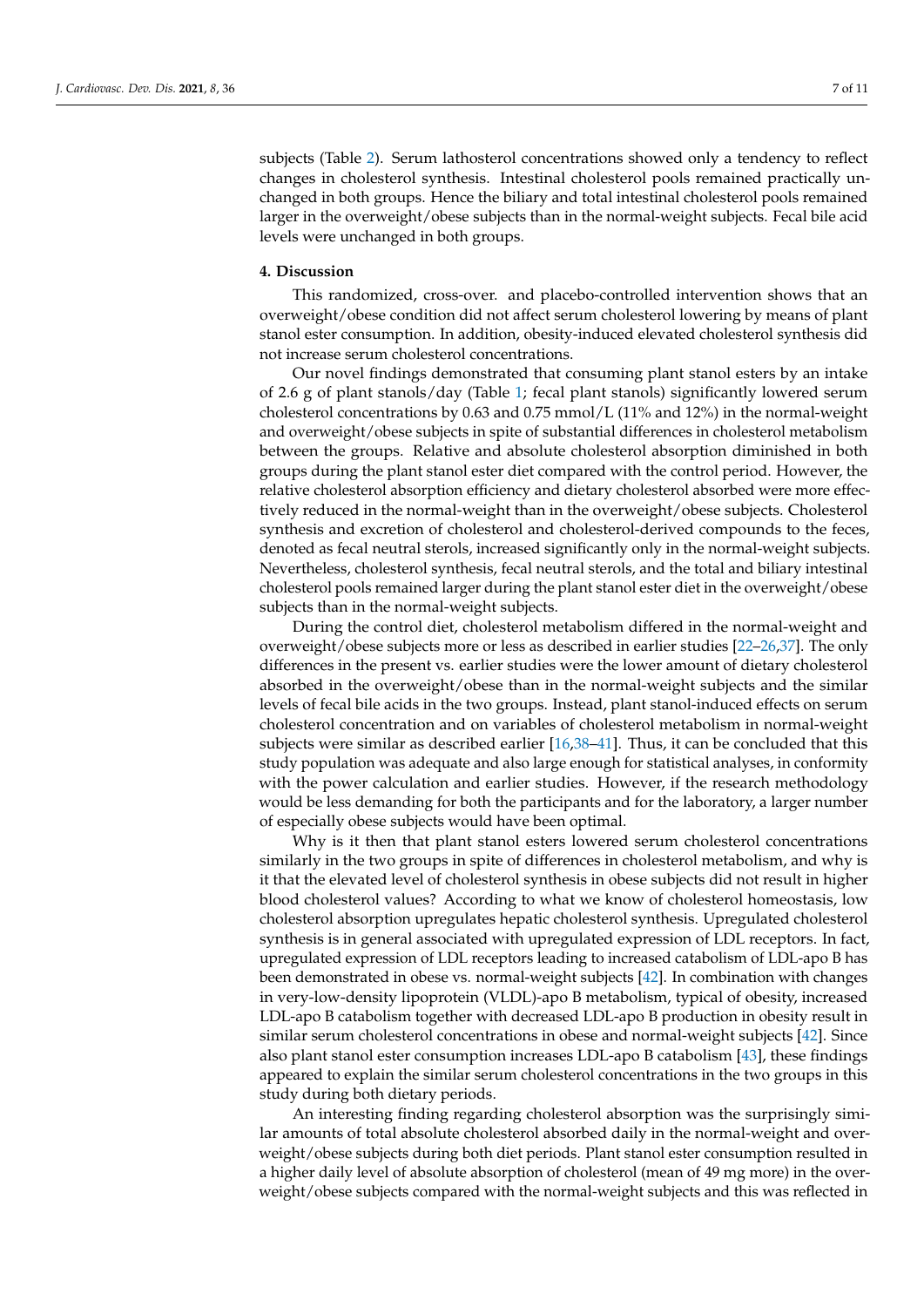reduced fecal excretion of cholesterol and its metabolites in the overweight/obese subjects (54 mg/day less).

Effective reduction of dietary cholesterol in particular may be of importance from a cardioprotective point of view. It was recently shown that each additional intake of 300 mg of dietary cholesterol/day predicted a 17% higher risk of incident CVD and an 18% higher risk of all-cause mortality [\[44\]](#page-10-3). Further, in the same study, consuming half an egg/day, corresponding to 93 mg of cholesterol, on average, predicted a 6% higher risk of incident CVD and an 8% higher risk of all-cause mortality. Thus, it is possible that the amount of dietary cholesterol has a role in atherosclerosis, the mechanism of which remains to be evaluated further.

Even though the cholesterol-lowering efficacy of plant stanol esters was comparable in the two groups with a similar plant stanol dose, the large intestinal cholesterol pool in obese or morbidly obese subjects may dilute the concentration of plant stanols in the intestine and diminish their cholesterol-lowering efficacy. In fact, in this study only a limited number of subjects were obese (BMI 30–34 kg/m<sup>2</sup>) and no one was morbidly obese (BMI  $\geq$  35 kg/m<sup>2</sup>). A larger dose of plant stanols may be needed in obese and morbidly obese subjects. Daily intake of plant stanols dose-dependently reduces serum concentrations of plant sterols, these representing a reliable biomarker of cholesterol absorption during plant stanol ester use [\[45\]](#page-10-4). Thus, since 2.0  $g/day$  of plant stanols as esters lower LDL-C levels by 0.33 mmol/L in normal-weight subjects [\[17\]](#page-9-3), in obesity the respective dose should be increased to 3.0 g/day to keep the intestinal plant stanol to cholesterol ratio equal to that in normal-weight subjects. This calculation was based on total intestinal pool sizes in normal-weight and obese subjects during a habitual home diet [\[22\]](#page-9-8).

Our study had the following limitations. The number of subjects was limited although it can be considered of adequate size as regards the power calculation, and the similarity of the results to those of earlier studies dealing with cholesterol metabolism in obesity in general and plant stanol ester consumption-derived metabolic changes. However, whether or not plant stanol ester consumption also lowers serum levels of total and LDL-C in obese and morbidly obese subjects and without modifying the plant stanol dose remains to be evaluated further. It should be acknowledged that conducting a large clinical study with the same measurements of cholesterol metabolism, including the sterol balance technique, would be challenging to execute today.

In conclusion, we demonstrated here that plant stanol ester consumption effectively lowers serum cholesterol concentrations in overweight/obese postmenopausal women with CAD compared with normal-weight controls. Consumption of plant stanols as fatty acid esters as part of a heart-healthy diet is a recommended means of controlling LDL-C concentrations in order to prevent the development of subclinical atherosclerosis and ASCVD at a population level, and in subjects at risk of ASCVD in combination with drug treatment. Especially combined with statin treatment, a plant stanol or plant sterol-enriched diet significantly lowers serum cholesterol and LDL-C concentrations by 0.30 mmol/L compared with statins alone [\[46\]](#page-10-5). However, more information is needed in connection with morbid obesity, especially as regards adequate doses of plant stanols in these subjects. Finally, regarding the recent information that an increase in dietary cholesterol intake is associated with the risk of ASCVD events, a reduction of dietary cholesterol absorption through the use of plant stanol esters might turn out to be a valuable health benefit added to its LDL-C-lowering effect. Thus, the use of plant stanol esters is recommended in subjects with gene variants that increase cholesterol absorption, leading to an increased risk of CAD.

**Author Contributions:** Conceptualization, P.S., E.A., and H.G.; methodology, P.S.; software, E.A.; validation, P.S.; formal analysis, P.S., E.A., and H.G.; resources, P.S.; data curation, E.A.; writing—original draft preparation, H.G.; writing—review and editing, P.S., E.A.; visualization, H.G.; supervision, P.S.; project administration, P.S.; funding acquisition, P.S. All authors have read and agreed to the published version of the manuscript.

**Funding:** No external funding was received for this research.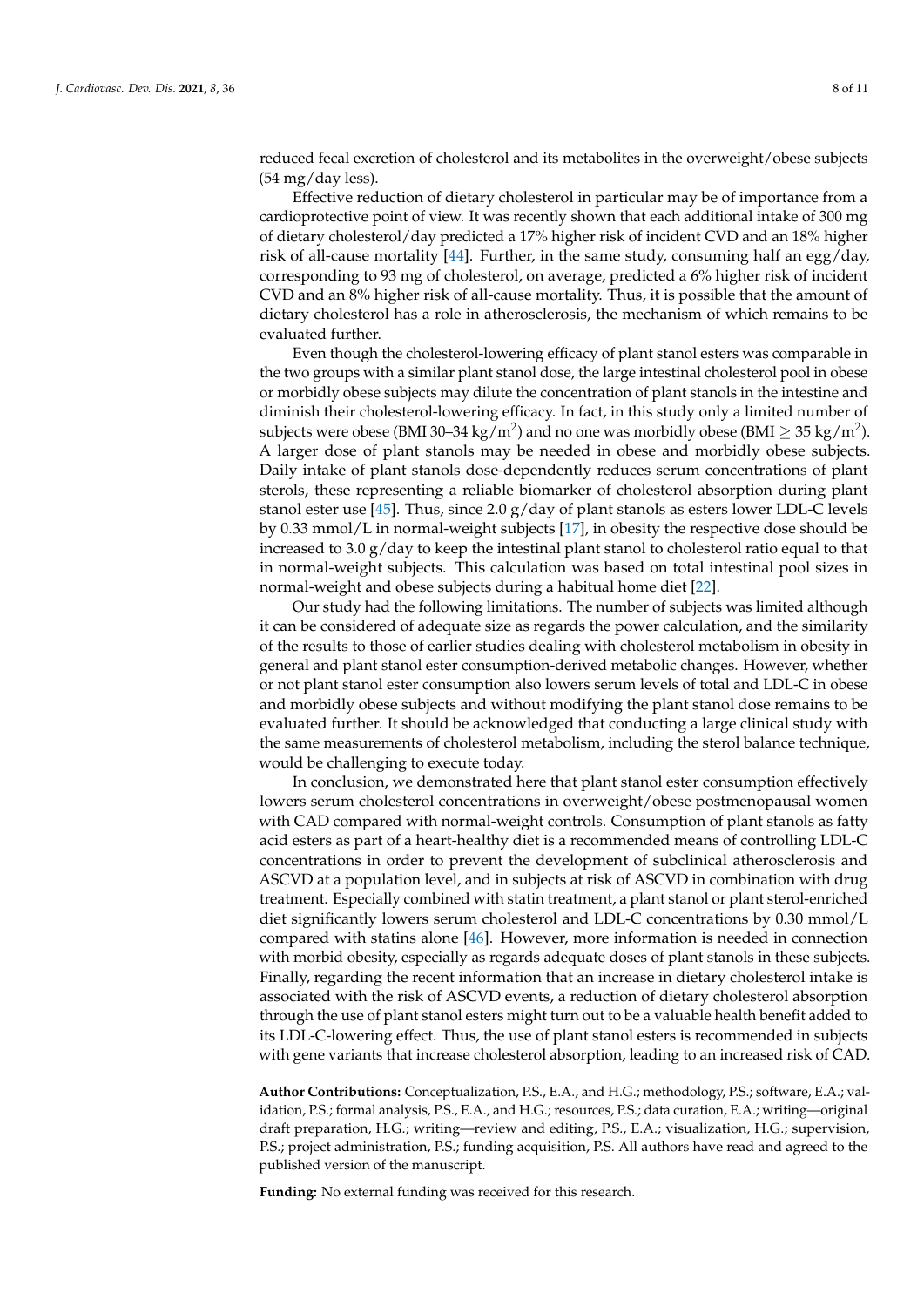**Institutional Review Board Statement:** The Ethics Committee of the Second Department of Medicine, University of Helsinki, approved the ethical application of the original study in 29.11.94, protocol code 17/94. The approval included permission to follow-up recalculations of the basic database anonymized.

**Informed Consent Statement:** Informed consent was obtained from all subjects involved in the original study. In this follow-up study new patient consents were waived because the ethical approval included follow-up recalculations of the basic database anonymized.

**Data Availability Statement:** The data presented in this study are available in Biomedicum Helsinki 1 A4 23b.

**Acknowledgments:** We are indebted to Nick Bolton for revision of the language of this article. Open access funding provided by University of Helsinki.

**Conflicts of Interest:** P.S. and H.G. declare no conflict of interest. E.A. is an employee of Raisio Nutrition Ltd. Raisio Nutrition Ltd. had no role in the design of the study; in the collection, analyses, or interpretation of data; in the writing of the manuscript, or in the decision to publish the results.

# **References**

- <span id="page-8-0"></span>1. Causes of Death Collaborators. Global, regional, and national age-sex-specific mortality for 282 causes of death in 195 countries and territories, 1980–2017: A systematic analysis for the Global Burden of Disease Study 2017. *Lancet* **2018**, *392*, 1736–1788. [\[CrossRef\]](http://doi.org/10.1016/S0140-6736(18)32203-7)
- <span id="page-8-1"></span>2. Khan, M.A.; Hashim, M.J.; Mustafa, H.; Baniyas, M.Y.; Al Suwaidi, S.K.B.M.; AlKatheeri, R.; Alblooshi, F.M.K.; Almatrooshi, M.E.A.H.; Alzaabi, M.E.H.; Al Darmaki, R.S.; et al. Global epidemiology of ischemic heart disease: Results from the Global Burden of Disease Study. *Cureus* **2020**, *12*, e9349. [\[CrossRef\]](http://doi.org/10.7759/cureus.9349)
- <span id="page-8-2"></span>3. Ference, B.A.; Ginsberg, H.N.; Graham, I.; Ray, K.K.; Packard, C.J.; Bruckert, E.; Hegele, R.A.; Krauss, R.M.; Raal, F.J.; Schunkert, H.; et al. Low-density lipoproteins cause atherosclerotic cardiovascular disease. 1. Evidence from genetic, epidemiologic, and clinical studies. A consensus statement from the European Atherosclerosis Society Consensus Panel. *Eur. Heart J.* **2017**, *38*, 2459–2472. [\[CrossRef\]](http://doi.org/10.1093/eurheartj/ehx144)
- <span id="page-8-3"></span>4. Borén, J.; Chapman, M.J.; Krauss, R.M.; Packard, C.J.; Bentzon, J.F.; Binder, C.J.; Daemen, M.J.; Demer, L.L.; Hegele, R.A.; Nicholls, S.J.; et al. Low-density lipoproteins cause atherosclerotic cardiovascular disease: Pathophysiological, genetic, and therapeutic insights: A consensus statement from the European Atherosclerosis Society Consensus Panel. *Eur. Heart J.* **2020**, *41*, 2313–2330. [\[CrossRef\]](http://doi.org/10.1093/eurheartj/ehz962)
- <span id="page-8-4"></span>5. Fernández-Friera, L.; Fuster, V.; López-Melgar, B.; Oliva, B.; Garcia-Ruiz, J.M.; Mendigueren, J.; Bueno, H.; Pocock, S.; Ibáñez, B.; Fernández-Ortiz, A.; et al. Normal LDL-cholesterol levels are associated with subclinical atherosclerosis in the absence of risk factors. *J. Am. Coll. Cardiol.* **2017**, *70*, 2979–2991. [\[CrossRef\]](http://doi.org/10.1016/j.jacc.2017.10.024)
- 6. Fernández-Friera, L.; Peñalvo, J.L.; Fernández-Ortiz, A.; Ibáñez, B.; López-Melgar, B.; Laclaustra, M.; Oliva, B.; Mocoroa, A.; Mendiguren, J.; Martínez de Vega, V.; et al. Prevalence, vascular distribution, and multiterritorial extent of subclinical atherosclerosis in a middle-aged cohort. The PESA (Progression of Early Subclinical Atherosclerosis) Study. *Circulation* **2015**, *131*, 2104–2113. [\[CrossRef\]](http://doi.org/10.1161/CIRCULATIONAHA.114.014310)
- 7. López-Melgar, B.; Fernández-Friera, L.; Oliva, B.; Garcia-Ruiz, J.M.; Sánchez-Cabo, F.; Bueno, H.; Mendiguren, J.M.; Lara-Pezzi, E.; Andrés, V.; Ibáñez, B.; et al. Short-term progression of multiterritorial subclinical atherosclerosis. *J. Am. Coll. Cardiol.* **2020**, *75*, 1617–1627. [\[CrossRef\]](http://doi.org/10.1016/j.jacc.2020.02.026) [\[PubMed\]](http://www.ncbi.nlm.nih.gov/pubmed/32273027)
- 8. Abdullah, S.M.; Defina, L.F.; Leonard, D.; Barlow, C.E.; Radford, N.B.; Willis, B.L.; Rohatgi, A.; McGuire, D.K.; de Lemos, J.A.; Grundy, S.M.; et al. Long-term association of low-density lipoprotein cholesterol with cardiovascular mortality in individuals at low 10-year risk of atherosclerotic cardiovascular disease. *Circulation* **2018**, *138*, 2315–2325. [\[CrossRef\]](http://doi.org/10.1161/CIRCULATIONAHA.118.034273) [\[PubMed\]](http://www.ncbi.nlm.nih.gov/pubmed/30571575)
- <span id="page-8-6"></span>9. Brunner, F.J.; Waldeyer, C.; Ojeda, F.; Salomaa, V.; Kee, F.; Sans, S.; Thorand, B.; Giampaoli, S.; Brambilla, P.; Tunstall-Pedoe, H.; et al. Application of non-HDL cholesterol for population-based cardiovascular risk stratification: Results from the Multinational Cardiovascular Risk Consortium. *Lancet* **2019**, *394*, 2173–2183. [\[CrossRef\]](http://doi.org/10.1016/S0140-6736(19)32519-X)
- <span id="page-8-5"></span>10. Won, K.-B.; Park, G.-M.; Yang, Y.J.; Ann, S.H.; Kim, Y.-G.; Yang, D.H.; Kang, J.-W.; Lim, T.-H.; Kim, H.-K.; Choe, J.; et al. Independent role of low-density lipoprotein cholesterol in subclinical coronary atherosclerosis in the absence of traditional cardiovascular risk factors. *Eur. Heart J. Cardiovasc. Imaging* **2019**, *20*, 866–872. [\[CrossRef\]](http://doi.org/10.1093/ehjci/jez091)
- <span id="page-8-7"></span>11. Cholesterol Treatment Trialists' (CTT) Collaborators. Efficacy and safety of cholesterol-lowering treatment: Prospective metaanalysis of data from 90,056 participants in 14 randomised trials of statins. *Lancet* **2005**, *366*, 1267–1278. [\[CrossRef\]](http://doi.org/10.1016/S0140-6736(05)67394-1)
- 12. Cholesterol Treatment Trialists' (CTT) Collaboration. Efficacy and safety of more intensive lowering of LDL cholesterol: A meta-analysis of data from 170,000 participants in 26 randomised trials. *Lancet* **2010**, *376*, 1670–1681. [\[CrossRef\]](http://doi.org/10.1016/S0140-6736(10)61350-5)
- 13. Cholesterol Treatment Trialists' (CTT) Collaboration. Efficacy and safety of LDL-lowering therapy among men and women: Meta-analysis of individual data from 174,000 participants in 27 randomised trials. *Lancet* **2015**, *385*, 1397–1405. [\[CrossRef\]](http://doi.org/10.1016/S0140-6736(14)61368-4)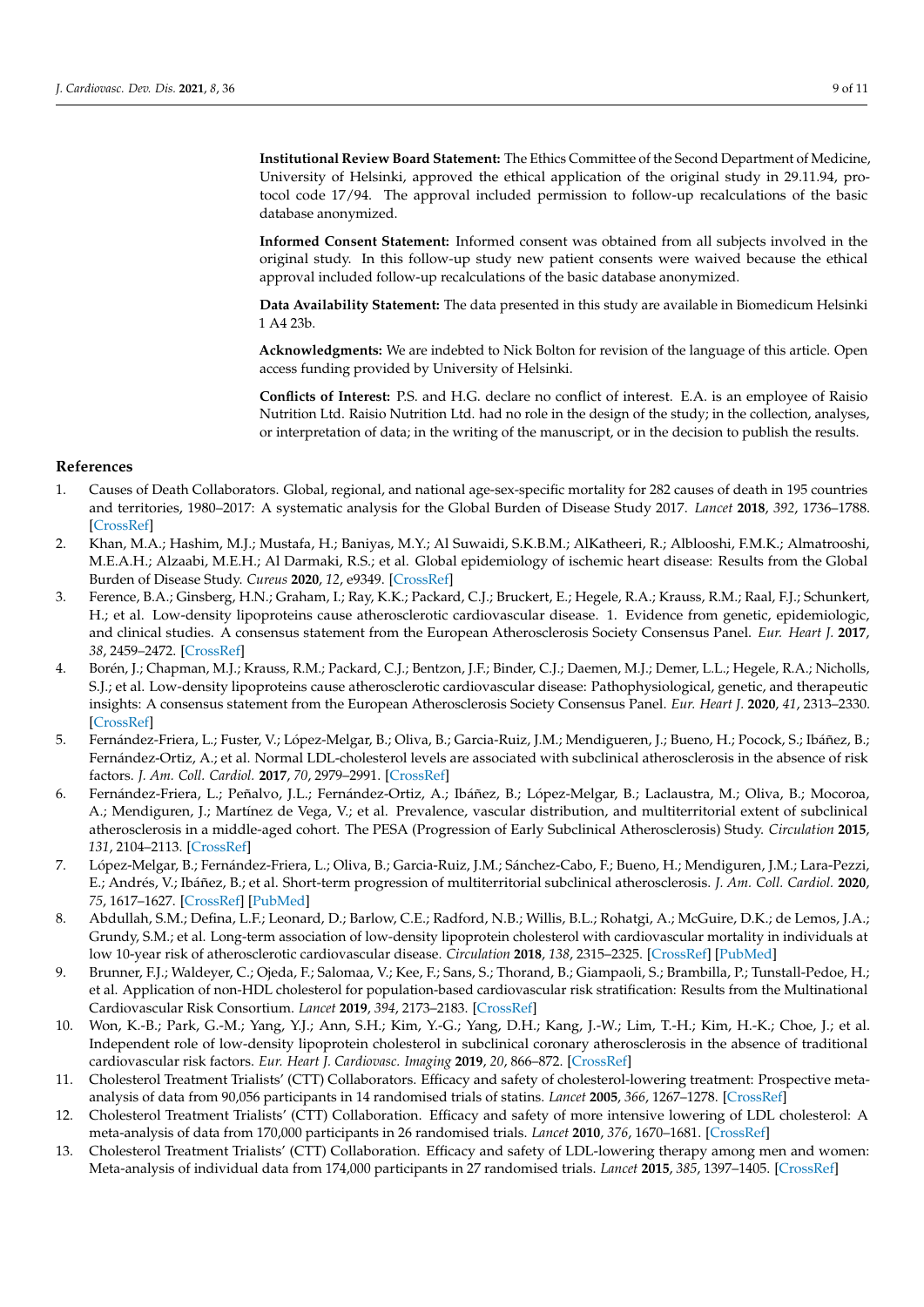- <span id="page-9-0"></span>14. Silverman, M.G.; Ference, B.A.; Im, K.; Wiviott, S.D.; Giugliano, R.P.; Grundy, S.M.; Braunwald, E.; Sabatine, M.S. Association between lowering LDL-C and cardiovascular risk reduction among different therapeutic interventions. A systematic review and meta-analysis. *JAMA* **2016**, *316*, 1289–1297. [\[CrossRef\]](http://doi.org/10.1001/jama.2016.13985) [\[PubMed\]](http://www.ncbi.nlm.nih.gov/pubmed/27673306)
- <span id="page-9-1"></span>15. Mach, F.; Baigent, C.; Catapano, A.L.; Koskinas, K.C.; Casula, M.; Badimon, L.; Chapman, M.J.; De Backer, G.G.; Delgado, V.; Ference, B.A.; et al. 2019 ESC/EAS Guidelines for the management of dyslipidaemias: Lipid modification to reduce cardiovascular risk. The Task Force for the management of dyslipidaemias of the European Society of Cardiology (ESC) and European Atherosclerosis Society (EAS). *Eur. Heart J.* **2020**, *41*, 111–188. [\[CrossRef\]](http://doi.org/10.1093/eurheartj/ehz455) [\[PubMed\]](http://www.ncbi.nlm.nih.gov/pubmed/31504418)
- <span id="page-9-2"></span>16. Gylling, H.; Radhakrishnan, R.; Miettinen, T.A. Reduction of serum cholesterol in postmenopausal women with previous myocardial infarction and cholesterol malabsorption induced by dietary sitostanol ester margarine. Women and dietary sitostanol. *Circulation* **1997**, *96*, 4226–4431. [\[CrossRef\]](http://doi.org/10.1161/01.CIR.96.12.4226)
- <span id="page-9-3"></span>17. Musa-Veloso, K.; Poon, T.H.; Elliot, J.A.; Chung, C. A comparison of the LDL-cholesterol lowering efficacy of plant stanols and plant sterols over a continuous dose range: Results of a meta-analysis of randomized, placebo-controlled trials. *Prostaglandins Leukot. Essent. Fatty Acids* **2011**, *85*, 9–28. [\[CrossRef\]](http://doi.org/10.1016/j.plefa.2011.02.001)
- <span id="page-9-4"></span>18. Tovar, J.; Johansson, M.; Björck, I. A multifunctional diet improves cardiometabolic-related biomarkers independently of weight changes: An 8-week randomized controlled intervention in healthy overweight and obese subjects. *Eur. J. Nutr.* **2016**, *55*, 2295–2306. [\[CrossRef\]](http://doi.org/10.1007/s00394-015-1039-2)
- <span id="page-9-5"></span>19. Helgadottir, A.; Thorleifsson, G.; Alexandersson, K.F.; Tragante, V.; Thorsteinsdottir, M.; Eiriksson, F.F.; Gretarsdottir, S.; Björnsson, E.; Magnusson, O.; Sveinbjornsson, G.; et al. Genetic variability in the absorption of dietary sterols affects the risk of coronary artery disease. *Eur. Heart J.* **2020**, *41*, 2618–2628. [\[CrossRef\]](http://doi.org/10.1093/eurheartj/ehaa531) [\[PubMed\]](http://www.ncbi.nlm.nih.gov/pubmed/32702746)
- <span id="page-9-6"></span>20. Flock, M.R.; Green, M.H.; Kris-Etherton, P.M. Effects of adiposity on plasma lipid response to reductions in dietary saturated fatty acids and cholesterol. *Adv. Nutr.* **2011**, *2*, 261–274. [\[CrossRef\]](http://doi.org/10.3945/an.111.000422)
- <span id="page-9-7"></span>21. Sundfør, T.M.; Svendsen, M.; Heggen, E.; Dushanov, S.; Klemsdal, T.O.; Tonstad, S. BMI modifies the effect of dietary fat on atherogenic lipids: A randomized clinical trial. *Am. J. Clin. Nutr.* **2019**, *110*, 832–841. [\[CrossRef\]](http://doi.org/10.1093/ajcn/nqz113) [\[PubMed\]](http://www.ncbi.nlm.nih.gov/pubmed/31216575)
- <span id="page-9-8"></span>22. Miettinen, T.A.; Gylling, H. Cholesterol absorption efficiency and sterol metabolism in obesity. *Atherosclerosis* **2000**, *153*, 241–248. [\[CrossRef\]](http://doi.org/10.1016/S0021-9150(00)00404-4)
- 23. Simonen, P.P.; Gylling, H.; Miettinen, T.A. Body weight modulates cholesterol metabolism in non-insulin dependent type 2 diabetes. *Obes. Res.* **2002**, *10*, 328–335. [\[CrossRef\]](http://doi.org/10.1038/oby.2002.46) [\[PubMed\]](http://www.ncbi.nlm.nih.gov/pubmed/12006631)
- 24. Miettinen, T.A. Cholesterol production in obesity. *Circulation* **1971**, *44*, 842–850. [\[CrossRef\]](http://doi.org/10.1161/01.CIR.44.5.842) [\[PubMed\]](http://www.ncbi.nlm.nih.gov/pubmed/5115077)
- 25. Nestel, P.J.; Schreibman, P.H.; Ahrens, E.H., Jr. Cholesterol metabolism in human obesity. *J. Clin. Investig.* **1973**, *52*, 2389–2397. [\[CrossRef\]](http://doi.org/10.1172/JCI107428) [\[PubMed\]](http://www.ncbi.nlm.nih.gov/pubmed/4729038)
- <span id="page-9-9"></span>26. Simonen, P.; Gylling, H.; Howard, A.N.; Miettinen, T.A. Introducing a new component of the metabolic syndrome: Low cholesterol absorption. *Am. J. Clin. Nutr.* **2000**, *72*, 82–88. [\[CrossRef\]](http://doi.org/10.1093/ajcn/72.1.82)
- <span id="page-9-10"></span>27. Hallikainen, M.; Sarkkinen, E.; Wester, I.; Uusitupa, M. Short-term LDL cholesterol-lowering efficacy of plant stanol esters. *BMC Cardiovasc. Dis.* **2002**, *2*, 14. [\[CrossRef\]](http://doi.org/10.1186/1471-2261-2-14)
- <span id="page-9-11"></span>28. Crouse, J.R.; Grundy, S.M. Evaluation of a continuous isotope feeding method for measurement of cholesterol absorption in man. *J. Lipid Res.* **1978**, *19*, 967–971. [\[CrossRef\]](http://doi.org/10.1016/S0022-2275(20)40679-0)
- <span id="page-9-12"></span>29. Miettinen, T.A. Cholesterol metabolism during ketoconazole treatment in man. *J. Lipid Res.* **1988**, *29*, 43–51. [\[CrossRef\]](http://doi.org/10.1016/S0022-2275(20)38566-7)
- <span id="page-9-13"></span>30. Björkhem, I.; Miettinen, T.; Reihnér, E.; Ewerth, S.; Angelin, B.; Einarsson, K. Correlation between serum levels of some cholesterol precursors and activity of HMG-CoA reductase in human liver. *J. Lipid Res.* **1987**, *28*, 1137–1143. [\[CrossRef\]](http://doi.org/10.1016/S0022-2275(20)38603-X)
- 31. Miettinen, T.A.; Tilvis, R.S.; Kesäniemi, Y.A. Serum plant sterols and cholesterol precursors reflect cholesterol absorption and synthesis in volunteers of a randomly selected male population. *Am. J. Epidemiol.* **1990**, *131*, 20–31. [\[CrossRef\]](http://doi.org/10.1093/oxfordjournals.aje.a115479)
- 32. Cohen, J.C.; Pertsemlidis, A.; Fahmi, S.; Esmail, S.; Vega, G.L.; Grundy, S.M.; Hobbs, H.H. Multiple rare variants in NPC1L1 associated with reduced sterol absorption and plasma low density lipoprotein levels. *Proc. Natl. Acad. Sci. USA* **2006**, *103*, 1810–1815. [\[CrossRef\]](http://doi.org/10.1073/pnas.0508483103) [\[PubMed\]](http://www.ncbi.nlm.nih.gov/pubmed/16449388)
- <span id="page-9-14"></span>33. Simonen, P.; Gylling, H.; Miettinen, T.A. The validity of serum squalene and noncholesterol sterols as surrogate markers of cholesterol synthesis and absorption in type 2 diabetes. *Atherosclerosis* **2008**, *197*, 883–888. [\[CrossRef\]](http://doi.org/10.1016/j.atherosclerosis.2007.08.003)
- <span id="page-9-15"></span>34. Miettinen, T.A. Gas-liquid chromatographic determination of fecal neutral sterols using a capillary column. *Clin. Chim. Acta* **1982**, *124*, 245–248. [\[CrossRef\]](http://doi.org/10.1016/0009-8981(82)90393-X)
- <span id="page-9-16"></span>35. Knuts, L.R.; Rastas, M.; Haapala, P. *Micro-Nutrica*, version 1.0; National Pensions Institute: Helsinki, Finland, 1991.
- <span id="page-9-17"></span>36. Ostlund, R.E., Jr.; McGill, J.B.; Zeng, C.M.; Covey, D.F.; Stearns, J.; Stenson, W.F.; Spilburg, C.A. Gastrointestinal absorption and plasma kinetics of soy ∆5-phytosterols and phytostanols in humans. *Am. J. Physiol. Endocrinol. Metab.* **2002**, *282*, E911–E916. [\[CrossRef\]](http://doi.org/10.1152/ajpendo.00328.2001)
- <span id="page-9-18"></span>37. Ståhlberg, D.; Rudling, M.; Angelin, B.; Björkhem, I.; Forsell, P.; Nilsell, K.; Einarsson, K. Hepatic cholesterol metabolism in human obesity. *Hepatology* **1997**, *25*, 1447–1450. [\[CrossRef\]](http://doi.org/10.1002/hep.510250623)
- <span id="page-9-19"></span>38. Gylling, H.; Miettinen, T.A. Serum cholesterol and cholesterol and lipoprotein metabolism in hypercholesterolaemic NIDDM patients before and during sitostanol ester-margarine treatment. *Diabetologia* **1994**, *37*, 773–780. [\[CrossRef\]](http://doi.org/10.1007/BF00404334)
- 39. Vanhanen, H.T.; Kajander, J.; Lehtovirta, H.; Miettinen, T.A. Serum levels, absorption efficiency, faecal elimination and synthesis of cholesterol during increasing doses of dietary sitostanol esters in hypercholesterolaemic subjects. *Clin. Sci.* **1994**, *87*, 61–67. [\[CrossRef\]](http://doi.org/10.1042/cs0870061)